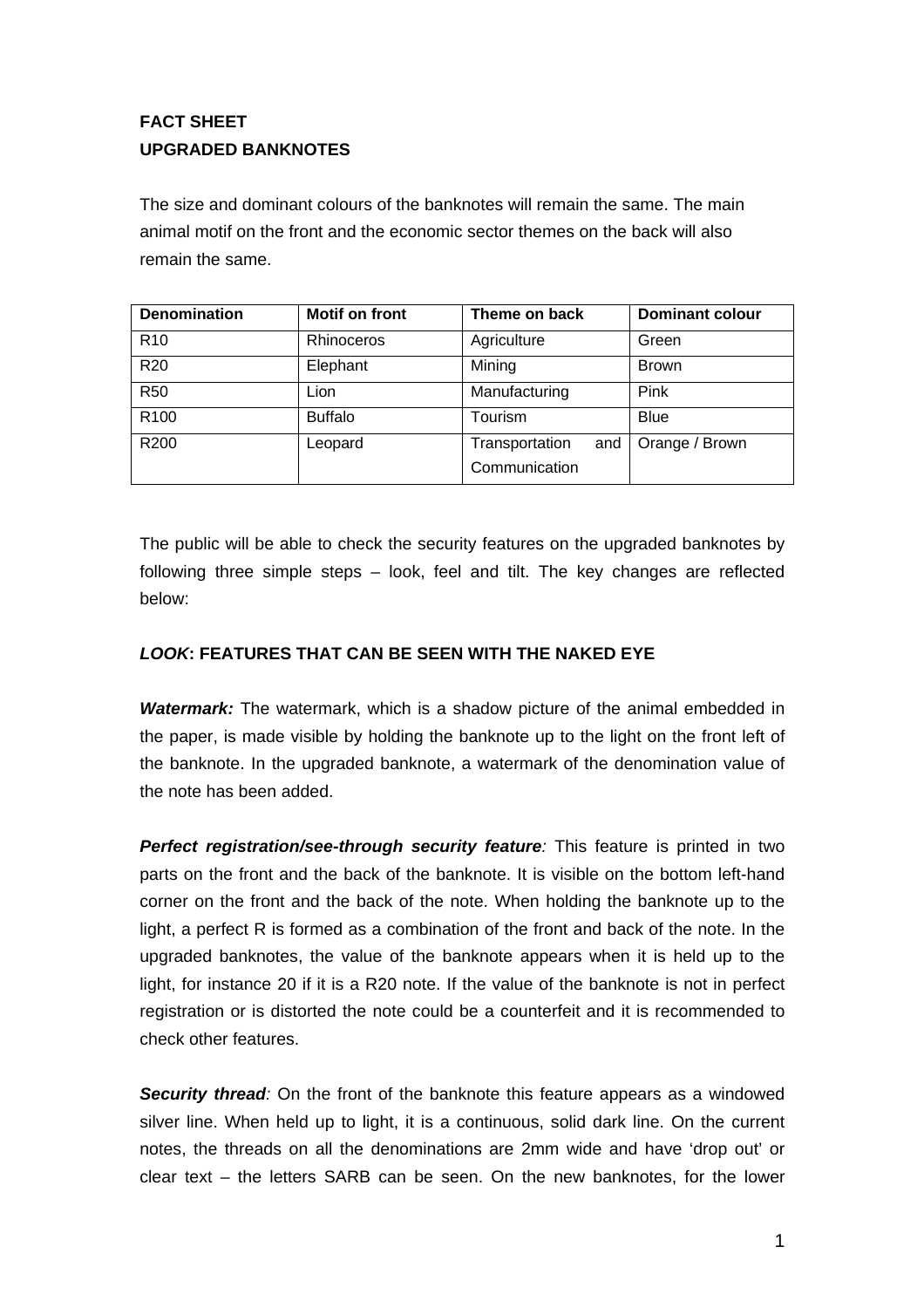denominations (R10 and R20) the thread remains 2mm wide, and has the letters SARB as well as the denomination numeral in clear text. On the higher denominations (R50, R100 and R200), the security thread is now 4mm wide with the text SARB, the text RAND, the denomination numeral, and a holographic image of the Coat of Arms. The holographic image of the Coat of Arms appears and disappears when the note is tilted.

**Unique numbering:** Every single banknote has a serial number that is made up of letters and numbers. No two banknotes can have the same number. While the numbering of the current banknotes is on the front, the numbering on the upgraded banknotes is on the back of the note. A vertical number is on the left hand side, and a horizontal number on the top right hand side of the banknote. The horizontal number is conical, i.e. increasing in height from left to right. These numbers are in different colours on different notes.

#### *FEEL***: FEATURES THAT CAN BE FELT**

When a genuine banknote is flicked between the fingers, it has a distinctive sound and feel. The distinctive feel comes from a combination of the special banknote paper and the intaglio (raised) printing on the note. The raised or rough feel is the result of the sophisticated printing technique used on banknotes. Normal commercial printing has a smooth feel. This rough (intaglio) effect can be felt on the front of the note in the Coat of Arms, main motif, secondary motif, in the numbering and lettering, the geometric shapes and on the back of the R100 and R200 banknotes.

## *TILT***: FEATURES THAT CAN BE SEEN BY TILTING THE NOTE**

*Colour-changing ink:* This feature appears on the upgraded R50, R100 and R200 banknotes. The denomination value of the banknote on the front bottom right is printed in colour-changing ink. When the R50 or R100 banknote is tilted, it changes colour from green to gold. On the R200 the colour changes from magenta to green.

*Holographic Coat of Arms in the security thread:* The upgraded R50, R100 and R200 banknotes have a holographic Coat of Arms in the security thread, which becomes visible as you tilt the banknote.

**Shimmering gold band**: This new feature appears on the back of all the banknotes. When the note is tilted a golden band with the Coat of Arms and the denomination value of the note appears (for example 50 if it is a R50 note).